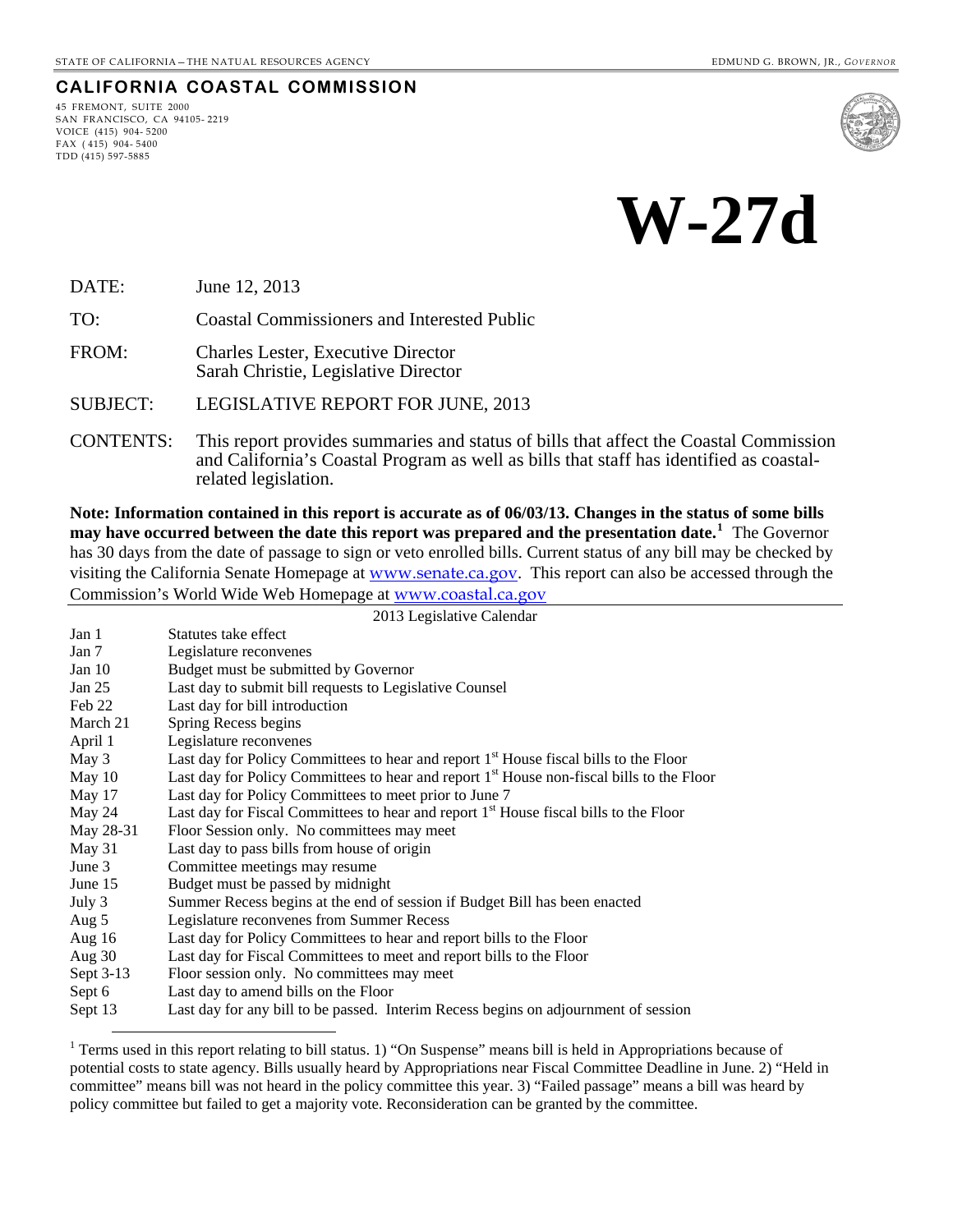# **PRIORITY LEGISLATION**

#### **AB 158 (Levine) Solid waste: single-use carryout bags**

This bill would prohibit specified retail outlets from providing plastic single-use carryout bags, and require the retail outlets to make reusable or compostable bags available to customers. The bill would allow a city or county to impose administrative civil penalties for violations of this measure, payable to the office that brought the action.

| Introduced    | 01/22/13                                          |
|---------------|---------------------------------------------------|
| Last Amended  | 04/09/13                                          |
| <b>Status</b> | Assembly Appropriations Committee. Suspense File. |

#### **AB 203 (Stone) Coastal Act: compliance first**

This bill would authorize the Coastal Commission to require the resolution of an existing Coastal Act violation through the approval and conditions of a new development application.

| <b>Commission Position Support</b> |                                                         |
|------------------------------------|---------------------------------------------------------|
| <b>Status</b>                      | Assembly Floor. Inactive File. This is a two-year bill. |
| Last Amended                       | 03/11/13                                                |
| Introduced                         | 01/30/13                                                |

#### **AB 248 (Gorell) Energy: power plants: Ventura County**

This bill would require the Public Utilities Commission and the Independent System Operator, in consultation with specified entities including the Coastal Commission, to submit a report to the Legislature by January 1, 2014, detailing recommended legislative actions, policies and incentives necessary to accomplish specific objectives related to once-through-cooling technologies at Ventura County's two coastal power plants.

| Introduced   | 02/07/13                                                 |
|--------------|----------------------------------------------------------|
| Last Amended | 04/04/13                                                 |
| Status       | Assembly Natural Resources Committee. Held in Committee. |

#### **AB 521 (Stone) Solid waste: plastic**

This bill would direct the Department of Resources Recycling and Recovery to develop a list of major sources of marine plastics pollution and notify producers of listed items that they are required to design and submit a plan to reduce the producer's proportion of covered items in the marine environment. The producer would be required to meet the marine plastic pollution reduction targets that the producer of the covered item would be required to achieve, as specified in the regulations

| Introduced                         | 02/20/13                                          |
|------------------------------------|---------------------------------------------------|
| Last Amended                       | 05/07/13                                          |
| <b>Status</b>                      | Assembly Appropriations Committee. Suspense File. |
| <b>Commission Position Support</b> |                                                   |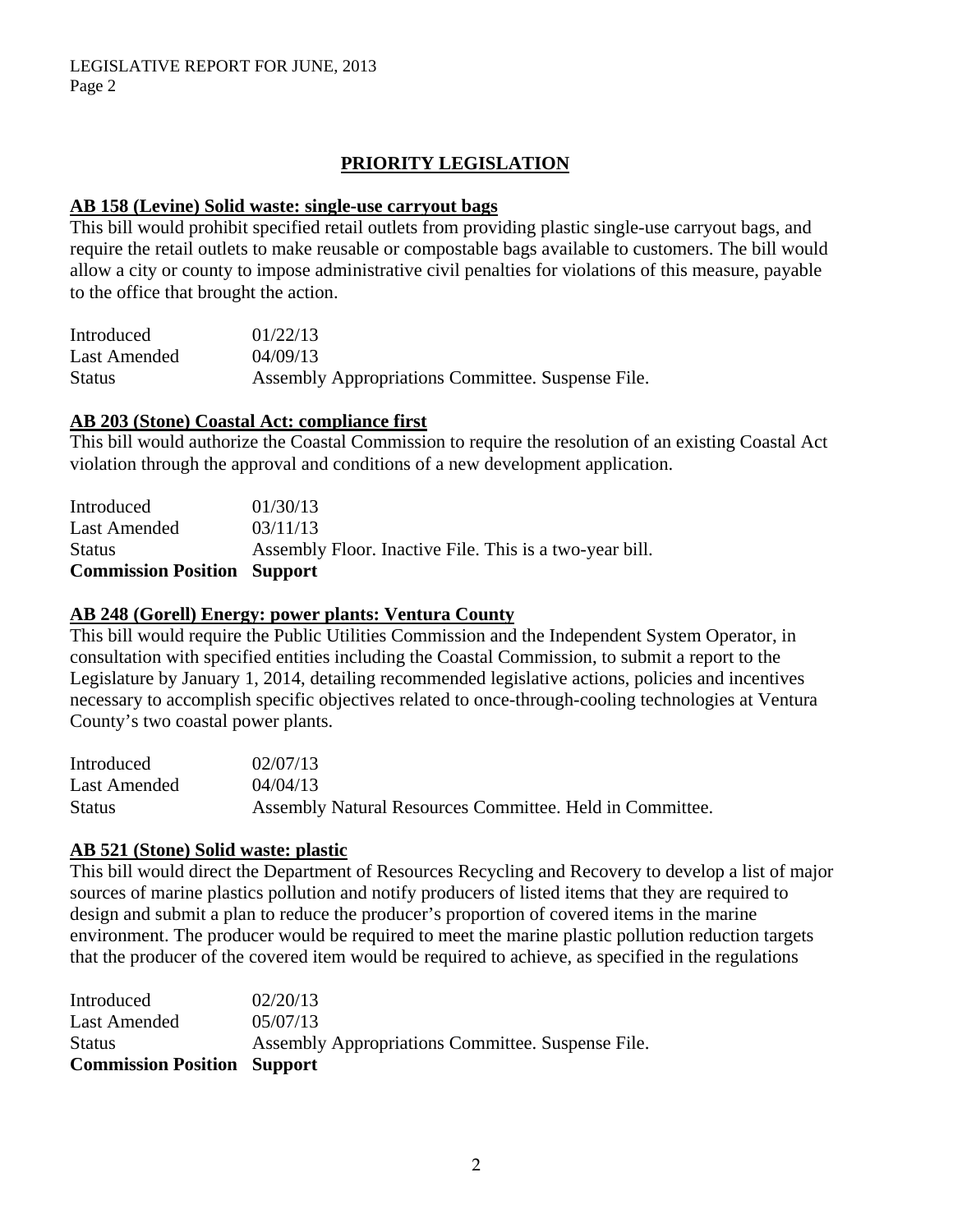# **AB 551 (Ting) Local government: Urban Agricultural Incentive Zones**

This bill would allow a county to establish by ordinance an "Urban Agriculture Incentive Zone" for the purpose of supporting urban agriculture. The bill defines Urban Agriculture Incentive Zones (UAIZ) as an area within a city, county, or city and county that is comprised of individual properties designated by the county as an agricultural preserve for farming. The bill would allow a county to enter into voluntary enforceable agreements with landowners for the use of lands for small-scale agriculture. Contracts are required to have a term of at least 10 years and the land must be at least one tenth of an acre in size.

| Introduced    | 02/20/13                |
|---------------|-------------------------|
| Last amended  | 0.5/24/13               |
| <b>Status</b> | Senate Rules Committee. |

### **AB 691 (Muratsuchi) State lands: granted trust lands: sea level rise**

This bill would require a local trustee whose gross public trust annul revenues average \$250,000 annually to prepare an assessment describing how it proposes to address sea level rise on state tidelands. The report would be submitted to the State Lands Commission by July 1, 2019.

| Introduced    | 02/21/13                |
|---------------|-------------------------|
| Last Amended  | 04/22/13                |
| <b>Status</b> | Senate Rules Committee. |

### **AB 727 (Stone) Public trust lands: dredging**

This bill would require a grantee of public trust tidelands to notify the State Lands Commission, in writing, if the grantee intends to undertake dredging activities, and provide specified information regarding the project. The State Lands Commission would make a determination whether or not the proposal requires a subsequent lease.

| Introduced    | 02/21/13                                      |
|---------------|-----------------------------------------------|
| Last Amended  | 03/21/13                                      |
| <b>Status</b> | Senate Natural Resources and Water Committee. |

### **AB 754 (Muratsuchi) Income taxes: voluntary contributions: California Beach and Coastal Enhancement Account**

This bill would authorize California state taxpayers to make a voluntary contribution in excess of their tax liability to the California Beach and Coastal Enhancement Account, to augment the Coastal Commission's Whale Tail Grants Program. Amendments of 5/20 change the name of the fund on the tax forms to *"Protect our Coast and Oceans Fund."* 

| <b>Commission Position Support</b> |                               |
|------------------------------------|-------------------------------|
| <b>Status</b>                      | <b>Senate Rules Committee</b> |
| Last Amended                       | 05/20/13                      |
| Introduced                         | 02/22/13                      |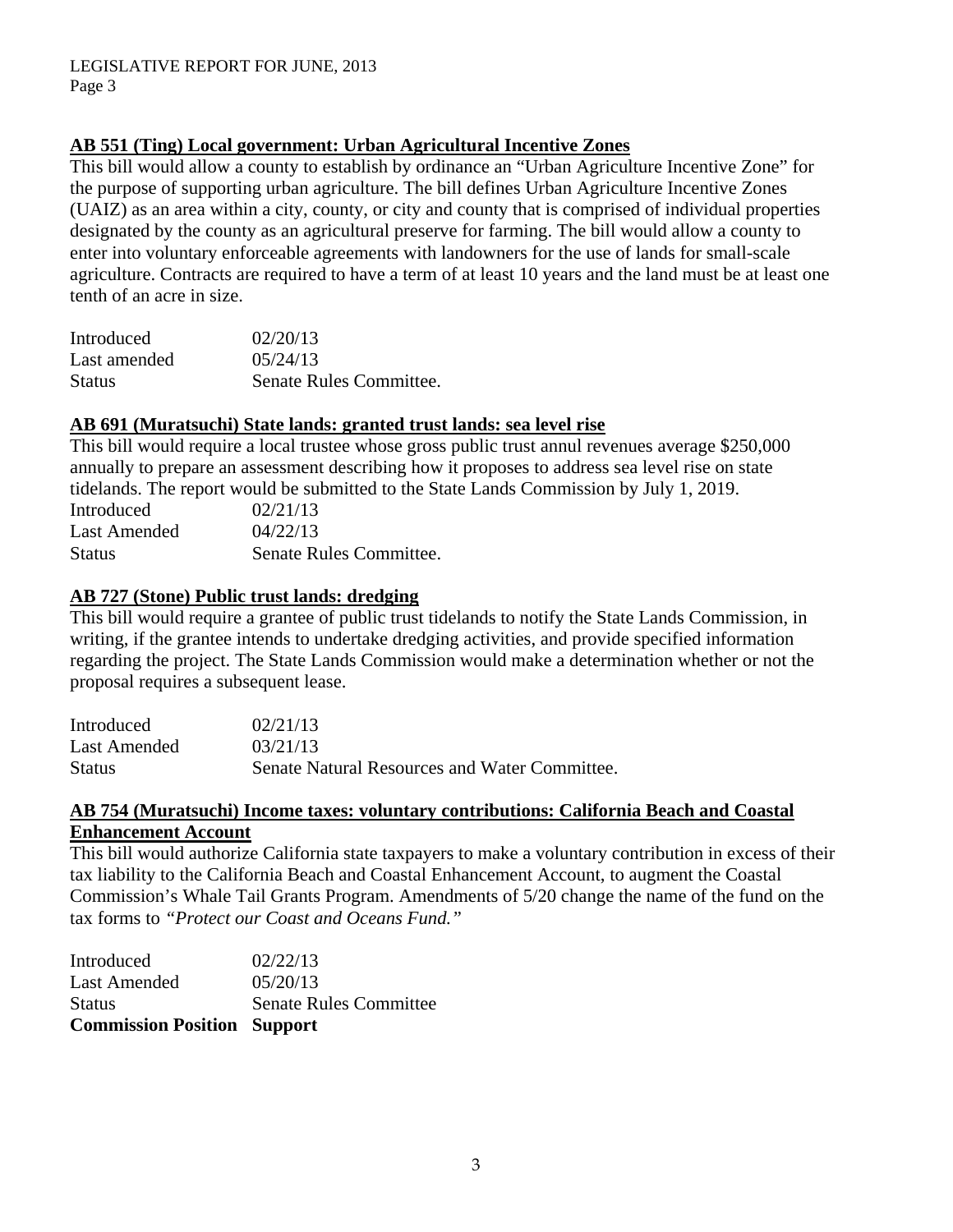## **AB 881 (Chesbro) Oil spill prevention and administrative fee**

This bill would increase the existing \$0.08 fee on barrels of crude oil or petroleum products landed at a marine terminal, eliminate the sunset on the existing fee of \$0.065, allow the OSPR Administrator to adjust the fee annually based on the California Consumer Price Index, and transfer up to \$2,000,000 from fees collected to the Oiled Wildlife Care Network. The provisions of this section would take effect January 1. 2015.

| <b>Commission Position Support</b> |                               |
|------------------------------------|-------------------------------|
| <b>Status</b>                      | <b>Senate Rules Committee</b> |
| <b>Last Amended</b>                | 05/24/13                      |
| Introduced                         | 02/22/13                      |
| CHECT January 1. 2019.             |                               |

#### **AB 976 (Atkins) Coastal resources:**

This bill would authorize the Commission to impose administrative penalties for violations of the Coastal Act. Amendments of 5/28 specify that all funds collected under this provision shall be deposited into the Violation Remediation Account, and that the Commission's administrative penalty authority shall sunset after a period of three years.

| <b>Commission Position Support</b> |
|------------------------------------|
| <b>Senate Rules Committee</b>      |
| 05/28/13                           |
| 02/22/13                           |
|                                    |

#### **AB 1142 (Bloom) State beaches and parks: smoking ban**

This bill would make it an infraction to smoke a tobacco product on a state coastal beach or in a unit of the state park system.

| Introduced   | 02/22/13                 |
|--------------|--------------------------|
| Last Amended | 03/21/13                 |
| Status       | Assembly G.O. Committee. |

#### **AB 1223 (Stone) Safe Drinking Water Act**

This is a spot bill.

| Introduced | 02/22/13                        |
|------------|---------------------------------|
| Status     | <b>Assembly Rules Committee</b> |

#### **SB 40 (Pavley) Safe, Clean, and Reliable Drinking Water Act of 2012**

This bill declares that it is the intent of the Legislature to amend the Safe, Clean, and Reliable Drinking Water Act of 2012 for the purpose of reducing and potentially refocusing the \$11,140,000,000 bond.

| Introduced    | 12/10/12                                            |
|---------------|-----------------------------------------------------|
| Last Amended  | 01/17/13                                            |
| <b>Status</b> | <b>Senate Natural Resources and Water Committee</b> |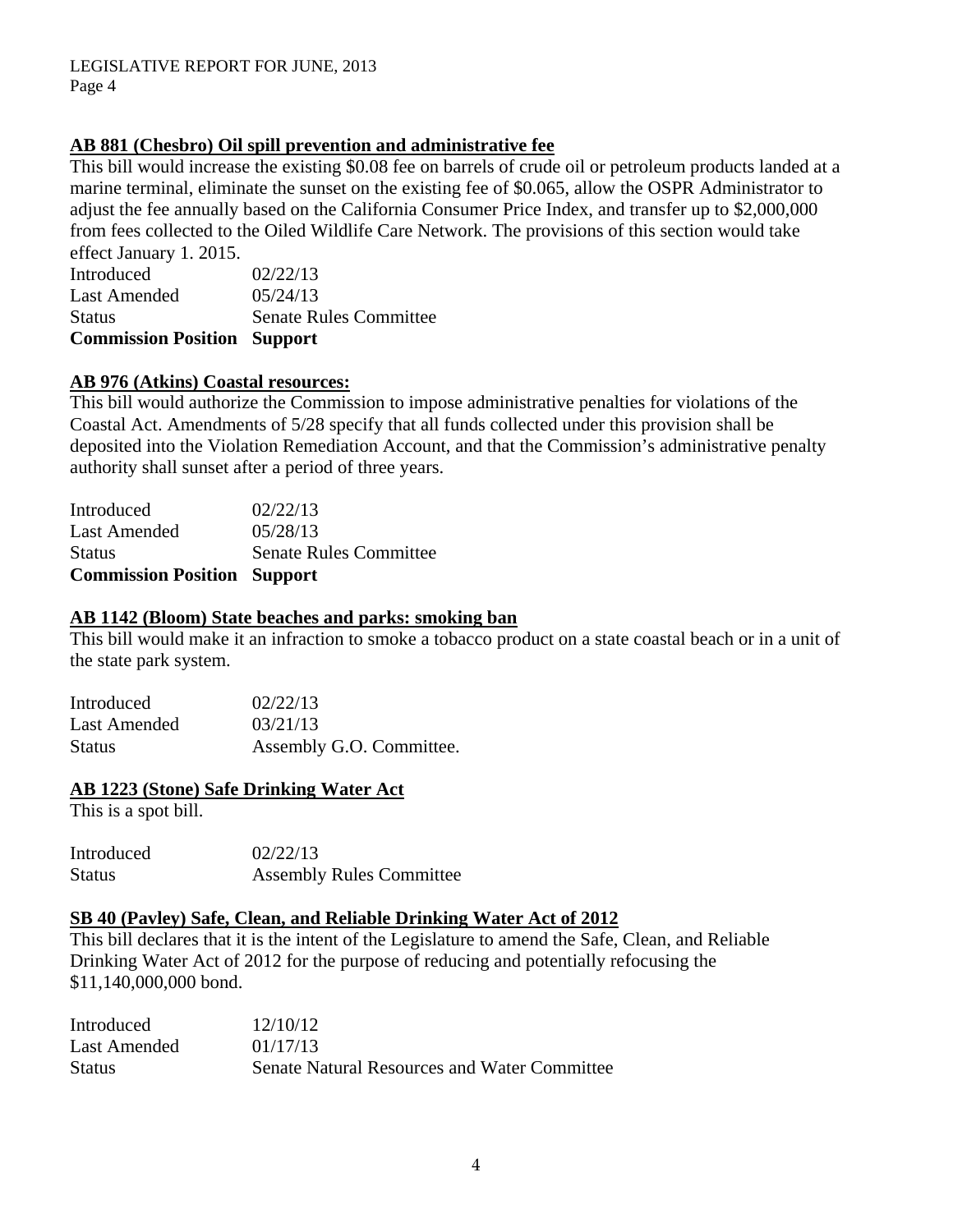# **SB 241 (Evans) Oil Severance Tax Law**

This bill would impose a severance tax of 9.9% of the gross value of each barrel of oil extracted from California after January 1, 2014, for deposit into the Oil Severance Fund, which this bill creates. The Department of Conservation would allocate those revenues to the UC Regents, the California State University Trustees, the Board of Governors for the Community Colleges, and the Department of Parks and Recreation.

| Introduced    | 05/07/13                                        |
|---------------|-------------------------------------------------|
| <b>Status</b> | Senate Appropriations Committee. Suspense File. |

#### **SB 257 (Hancock) Coastal resources: physical adaptations to climate change**

This bill states that it is the intent of the Legislature to enact legislation to address coastal physical adaptations to climate change.

| Introduced    | 02/13/13                      |
|---------------|-------------------------------|
| <b>Status</b> | <b>Senate Rules Committee</b> |

### **SB 279 (Hancock) San Francisco Bay Restoration Authority**

This bill would amend Government Code to clarify the San Francisco Bay Restoration Authority's (SFBRA) ability to provide uniform ballot measures across nine counties within the SFBRA's jurisdiction. It would clarify governing law and the ballot process by specifying who prepares ballot material, how the materials are to be prepared, and where the measure will appear on the ballot to ensure uniformity across counties.

| Introduced   | 02/20/13                                |
|--------------|-----------------------------------------|
| Last Amended | 05/15/13                                |
| Status       | Senate Governance and Finance Committee |

# **SB 387 (Wright) Coastal resources: once through cooling**

This bill would require the State Water Resources Control Board to authorize once-through-cooling systems for existing power plant facilities, consistent with federal laws and regulations.

Introduced 02/20/13 Status Environmental Quality Committee. Hearing cancelled at request of author.

# **SB 418 (Jackson) Nuclear Energy Planning and Responsibility Act**

This bill would require the PUC to require an applicant for relicensing a nuclear power generating facility submit a detailed study of the full needs and costs of relicensing to assess cost effectiveness of continued operation. *Amendments of 4/22 delete the previous provisions, and instead repeal two unrelated legislative reporting requirements.* 

| Introduced            | 02/20/13                        |
|-----------------------|---------------------------------|
| <b>Last Amendment</b> | 04/22/13                        |
| <b>Status</b>         | <b>Assembly Rules Committee</b> |